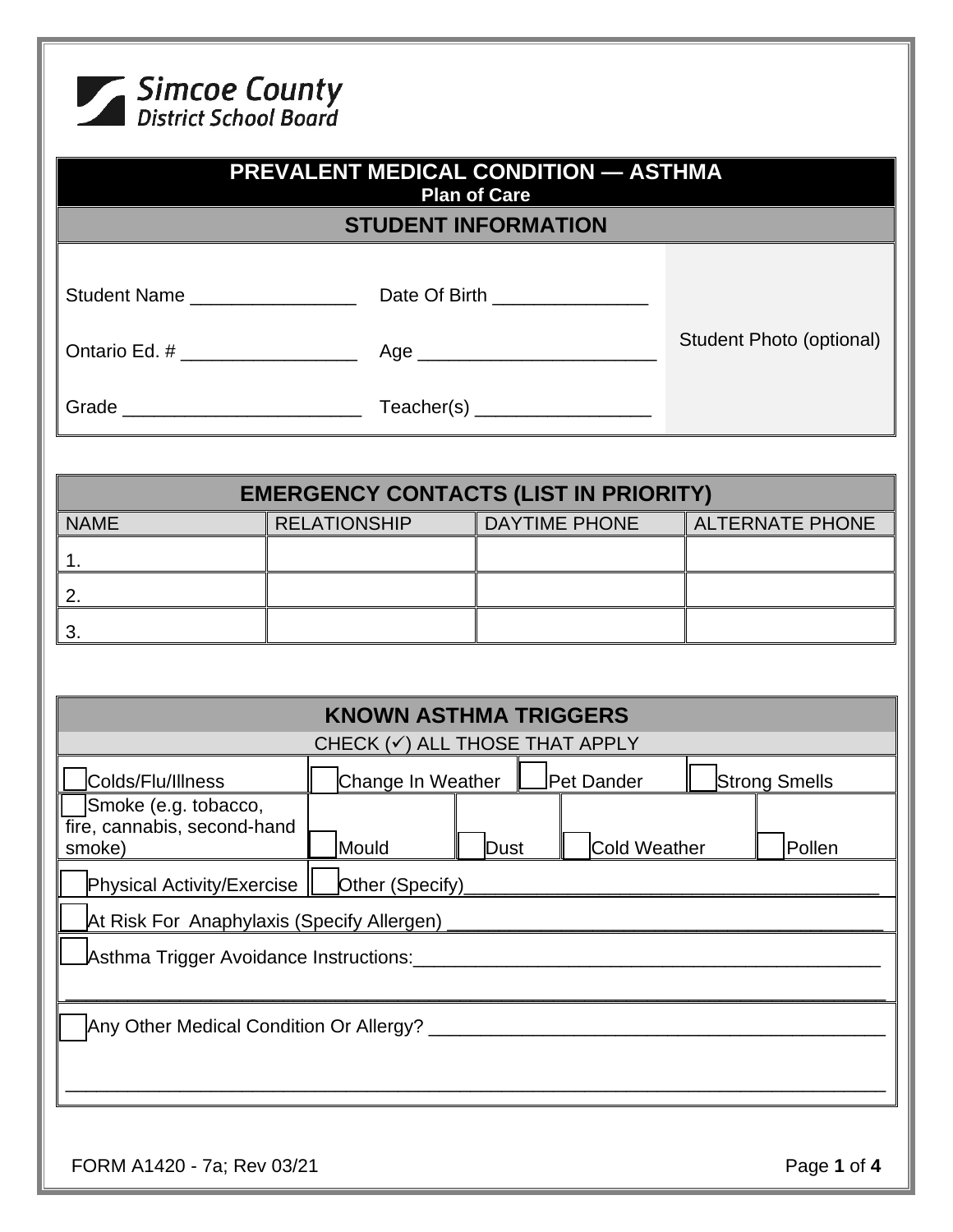| <b>DAILY/ ROUTINE ASTHMA MANAGEMENT</b>                                                                                                                                                                                                                                            |  |
|------------------------------------------------------------------------------------------------------------------------------------------------------------------------------------------------------------------------------------------------------------------------------------|--|
| RELIEVER INHALER USE AT SCHOOL AND DURING SCHOOL-RELATED ACTIVITIES                                                                                                                                                                                                                |  |
| A reliever inhaler is a fast-acting medication (usually blue in colour) that is used when someone is<br>having asthma symptoms. The reliever inhaler should be used:                                                                                                               |  |
| When student is experiencing asthma symptoms (e.g. trouble breathing, coughing, wheezing).                                                                                                                                                                                         |  |
| Other (explain):                                                                                                                                                                                                                                                                   |  |
| Use reliever inhaler _______<br>in the dose of window and the state of the state of the state of the state of the state of the state of the state of the state of the state of the state of the state of the state of the state of the state of the state of t                     |  |
| (Number of Puffs)<br>(Name of Medication)                                                                                                                                                                                                                                          |  |
| Spacer (valved holding chamber) provided?<br>)Yes<br>No                                                                                                                                                                                                                            |  |
| Place a $(\checkmark)$ check mark beside the type of reliever inhaler that the student uses:<br>Other (Specify)<br>Airomir<br>Ventolin<br>Bricanyl                                                                                                                                 |  |
| Student requires assistance to access reliever inhaler. Inhaler must be readily accessible.                                                                                                                                                                                        |  |
| Reliever inhaler is kept:<br>Mith _________________ – location: __________________ Other Location: _________<br>In locker # ________Locker Combination: ___________                                                                                                                |  |
| Student will carry their reliever inhaler at all times including during recess, gym, outdoor and<br>off-site activities.<br>Reliever inhaler is kept in the student's:<br><b>Pocket</b><br>Backpack/fanny Pack<br>Case/pouch<br>]Other (specify): ______________                   |  |
| Does student require assistance to <b>administer</b> reliever inhaler?<br>Yes<br>No<br>Student's spare reliever inhaler is kept:<br>In main office (specify location): _____________________Other Location: ______________<br>In locker #: ________Locker Combination: ___________ |  |
| CONTROLLER MEDICATION USE AT SCHOOL AND DURING SCHOOL-RELATED ACTIVITES                                                                                                                                                                                                            |  |
| Controller medications are taken regularly every day to control asthma. Usually, they are taken in<br>the morning and at night, so generally not taken at school (unless the student will be participating in<br>an overnight activity).                                           |  |
| In the dose of ______________ At the following times: ________<br>Use/administer<br>(Name of Medication)                                                                                                                                                                           |  |
| In the dose of _____________ At the following times: _______<br>Use/administer __________________<br>(Name of Medication)                                                                                                                                                          |  |
| Use/administer __________________<br>(Name of Medication)                                                                                                                                                                                                                          |  |
| Page 2 of 4<br>FORM A1420 - 7b; Rev 03/21                                                                                                                                                                                                                                          |  |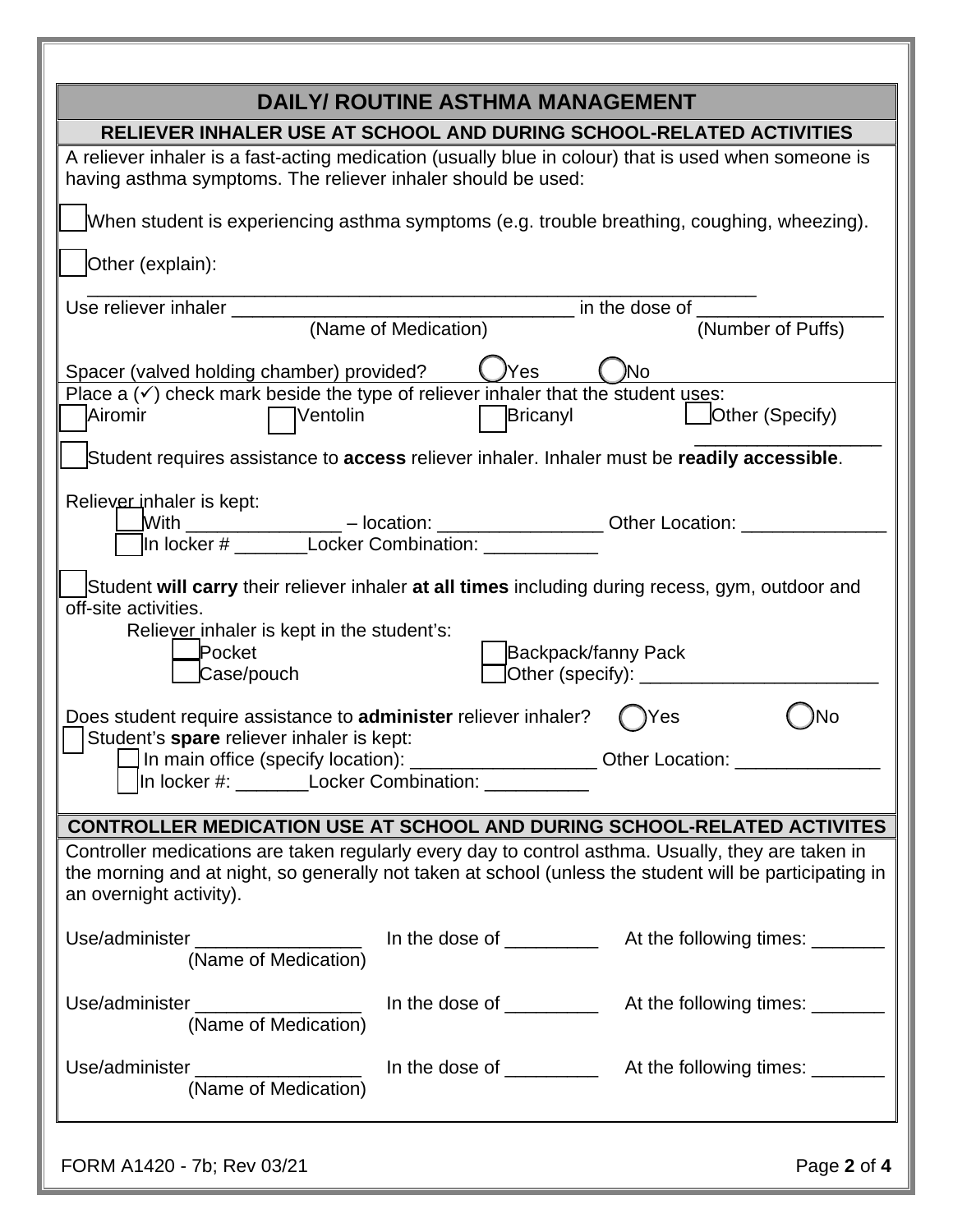# **EMERGENCY PROCEDURES**

## **IF ANY OF THE FOLLOWING OCCUR:**

- Continuous coughing
- Trouble breathing
- Chest tightness
- Wheezing (whistling sound in chest)

(\* Student may also be restless, irritable and/or quiet.)

# **TAKE ACTION:**

**STEP 1:** Immediately use fast-acting reliever inhaler (usually a blue inhaler). Use a spacer if provided.

**STEP 2:** Check symptoms. Only return to normal activity when all symptoms are gone. If symptoms get worse or do not improve within 10 minutes, this is an **EMERGENCY!**  Follow steps below.

#### **IF ANY OF THE FOLLOWING OCCUR:**

- Breathing is difficult and fast
- Cannot speak in full sentences
- Lips or nail beds are blue or grey
- Skin or neck or chest sucked in with each breath

(\*Student may also be anxious, restless, and/or quiet.)

### **THIS IS AN EMERGENCY:**

#### **STEP 1: IMMEDIATELY USE ANY FAST-ACTING RELIEVER (USUALLY A BLUE INHALER). USE A SPACER IF PROVIDED.**

Call 9-1-1 for an ambulance. Follow 9-1-1 communication protocol with emergency responders.

**STEP 2:** If symptoms continue, use reliever inhaler every 5-15 minutes until medical attention arrives.

While waiting for medical help to arrive:

- $\checkmark$  Have student sit up with arms resting on a table (do not have student lie down unless it is an anaphylactic reaction).
- $\checkmark$  Do not have the student breathe into a bag.
- $\checkmark$  Stay calm, reassure the student and stay by their side.
- $\checkmark$  Notify parent(s)/guardian(s) or emergency contact.